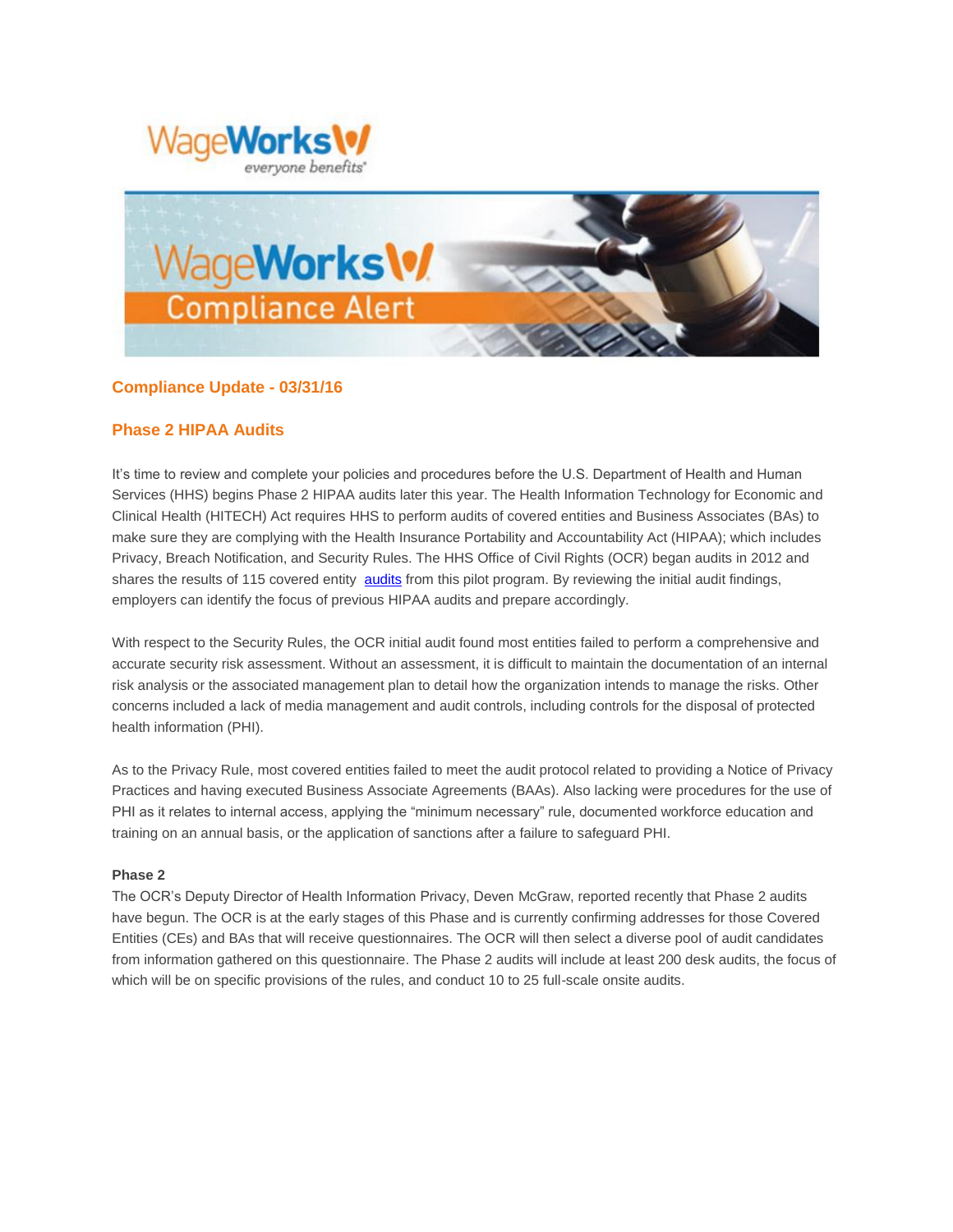Expect updates to the current [audit protocol](http://www.hhs.gov/hipaa/for-professionals/compliance-enforcement/audit/protocol-current/index.html?elqTrackId=CB2676B8D48DC9B36687D65C1BDA4FD6&elq=b517e2493eb94afdb887b186a34fccd1&elqaid=465&elqat=1&elqCampaignId=) used in 2012. Updates will occur as a result of the [HIPAA Omnibus](http://www.hhs.gov/hipaa/for-professionals/privacy/laws-regulations/combined-regulation-text/omnibus-hipaa-rulemaking/index.html?elqTrackId=99310F54DCC779008BB0B5D6A0BB7FE1&elq=b517e2493eb94afdb887b186a34fccd1&elqaid=465&elqat=1&elqCampaignId=)  [Rule](http://www.hhs.gov/hipaa/for-professionals/privacy/laws-regulations/combined-regulation-text/omnibus-hipaa-rulemaking/index.html?elqTrackId=99310F54DCC779008BB0B5D6A0BB7FE1&elq=b517e2493eb94afdb887b186a34fccd1&elqaid=465&elqat=1&elqCampaignId=) and provide more guidance in evolving areas such as cyber-security. We should see the proposed changes in April 2016, with a comment period allowed, with final changes implemented yet in 2016 before Phase 2 audits begin. It is prudent to familiarize your team with the current audit protocol.

#### **Next Steps**

First, be on the lookout for the [OCR's email](http://www.hhs.gov/hipaa/for-professionals/compliance-enforcement/audit/index.html?elqTrackId=FA1249A71C3270E1583CA964BBC2459E&elq=b517e2493eb94afdb887b186a34fccd1&elqaid=465&elqat=1&elqCampaignId=#when) being sent to request contact information. OCR will follow up with the pre-audit questionnaire sent to select covered entities for desk audits and on-site audits. It is important for privacy officials and executives to take immediate action. Keep in mind, the email may be incorrectly classified as spam. OCR expects entities to check their junk or spam email folder for emails from OCR. If an entity does not respond to OCR's request to verify its contact information or pre-audit questionnaire, OCR will use publicly available information about the entity to create its audit subject pool. Therefore an entity that does not respond to OCR may still be selected for an audit or subject to a compliance review.

This HIPAA Audit Checklist can serve to get you started.

- Written and adopted Policy and Procedures for privacy, security and breach notification.
- Notice of Privacy Practices: Review the Notice of Privacy Practices- does it meet content, posting and distribution requirements?
- Workforce Training and Education. Review training materials and update as appropriate. Document evidence of workforce training and education is occurring.
- Protect Physical PHI. Review use of paper shredders, copiers, storing PHI, as well as access and security of physical PHI.
- Review the uses and disclosures of PHI to ensure the minimum necessary amount of PHI is used and the disclosure is appropriate internally and externally to the business.
- Security Risk Assessment Analysis and Plan. Compile documentation that demonstrates a risk assessment plus, analysis has been conducted and that plans were developed and implemented based on the assessment and analysis. The plan would include timelines for implementing security controls and the identification of risks and vulnerabilities. It would be ongoing as business changes dictate.
- Transmission Security. Review how electronic protected health information (ePHI) is protected and the devices used to transmit including if encryption is used.
- Review policies and procedures for the use, reuse, disposal, storage and back up of devices, and systems that contain ePHI.
- Facility Security. Maintain an inventory of where PHI is located and updates to a facility security plan that occurs as new business or IT equipment is acquired.
- Breach Notification. Ensure breach notification policy complies with the requirements of the standard and maintain documentation of notifications. Documentation of incident review, responses, mitigation, investigation, and the application of a risk assessment to determine if a breach requires notification are all required.
- Compile a list of all BAs and confirm an associated BAA is executed and conforms to current practices with the BA.